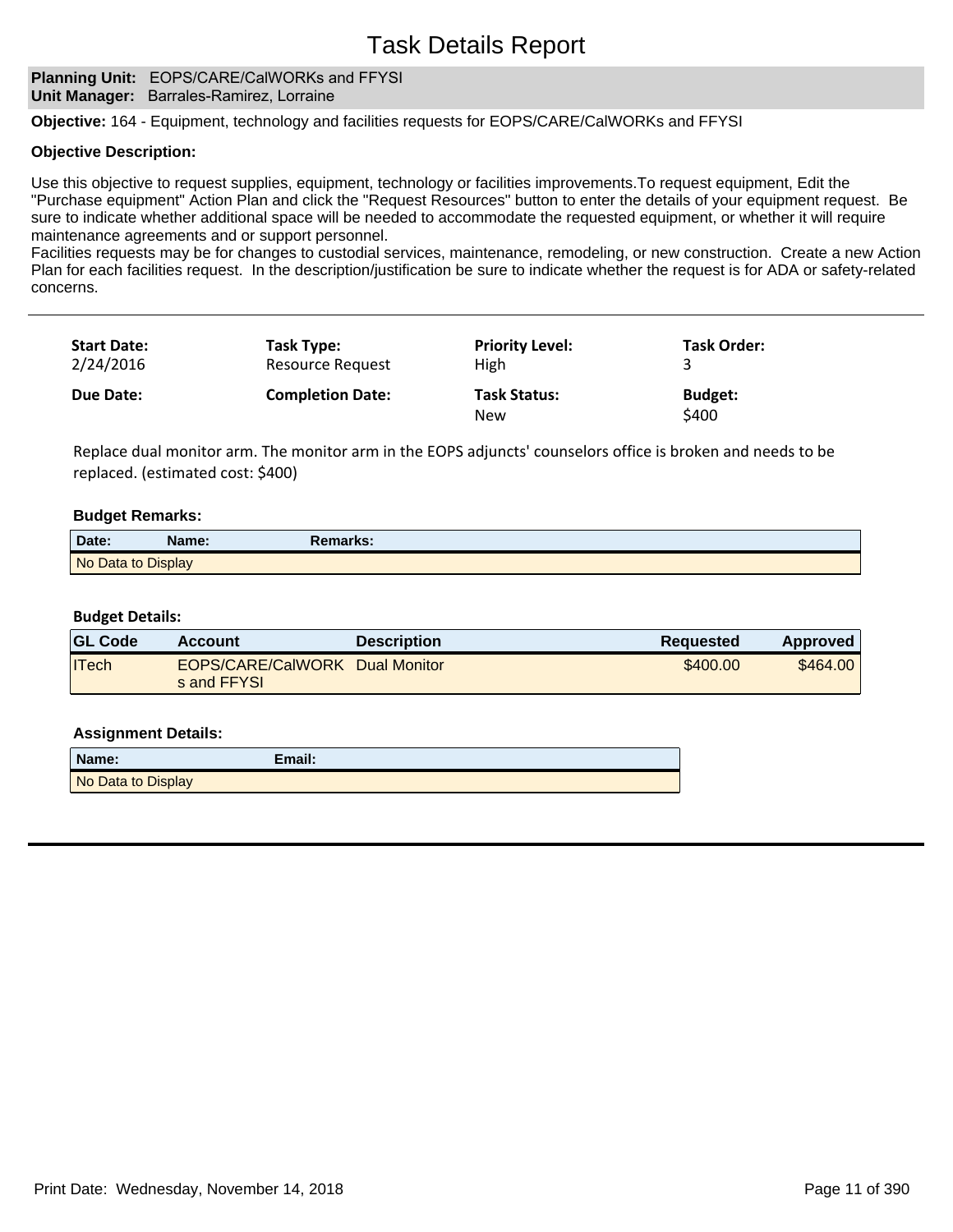| <b>Start Date:</b> | Task Type:              | <b>Priority Level:</b>     | <b>Task Order:</b>      |
|--------------------|-------------------------|----------------------------|-------------------------|
| 2/24/2016          | <b>Resource Request</b> | <b>High</b>                |                         |
| <b>Due Date:</b>   | <b>Completion Date:</b> | <b>Task Status:</b><br>New | <b>Budget:</b><br>\$740 |

Replace our counselor 's and program services coordinator's desk chair to be more ergonomically comfortable.

# **Budget Remarks:**

| Date:              | Name: | Remarks: |
|--------------------|-------|----------|
| No Data to Display |       |          |

# **Budget Details:**

| <b>GL Code</b> | <b>Account</b>                              | <b>Description</b> | <b>Requested</b> | Approved |
|----------------|---------------------------------------------|--------------------|------------------|----------|
| Supply         | EOPS/CARE/CalWORK Desk Chair<br>s and FFYSL |                    | \$740.00         | \$740.00 |

### **Assignment Details:**

| Name:              | Email: |
|--------------------|--------|
| No Data to Display |        |

| <b>Start Date:</b> | Task Type:              | <b>Priority Level:</b>            | <b>Task Order:</b>        |
|--------------------|-------------------------|-----------------------------------|---------------------------|
| 2/24/2016          | Resource Request        | Medium                            | 4                         |
| Due Date:          | <b>Completion Date:</b> | <b>Task Status:</b><br><b>New</b> | <b>Budget:</b><br>\$9,000 |

EOPS and CalWORKs loan out laptops to students. We currently have 15 laptops for 375 students. We lose 2-3 laptops per year due to the wear and tear.

# **Budget Remarks:**

| Date:              | Name: | Remarks: |  |
|--------------------|-------|----------|--|
| No Data to Display |       |          |  |

# **Budget Details:**

| <b>GL Code</b> | Account                                                      | <b>Description</b> | <b>Requested</b> | <b>Approved</b> |
|----------------|--------------------------------------------------------------|--------------------|------------------|-----------------|
| ITech          | <b>EOPS/CARE/CalWORK laptops for students</b><br>s and FFYSL |                    | \$9000.00        | \$0.00          |

| Name:              | Email: |
|--------------------|--------|
| No Data to Display |        |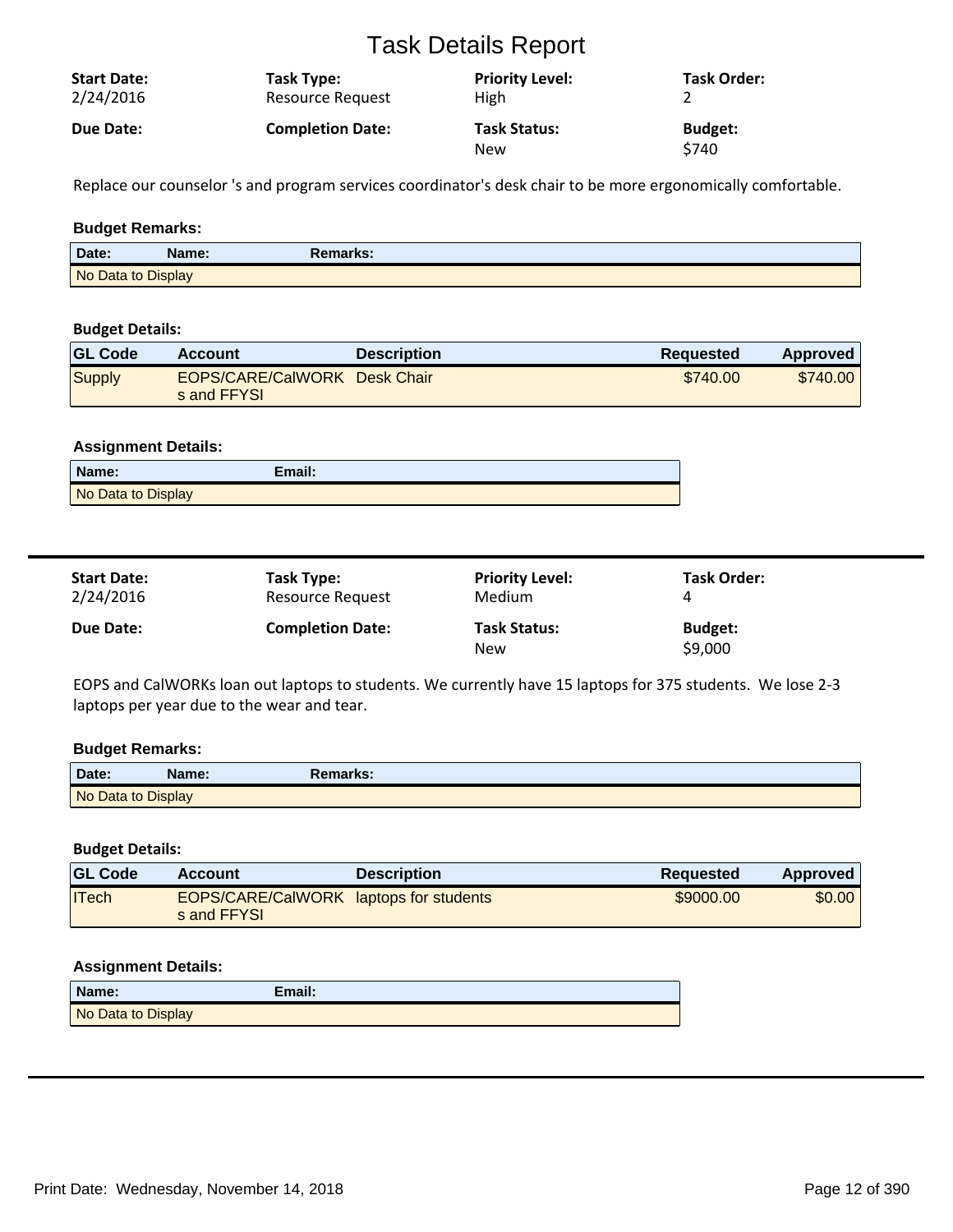| <b>Start Date:</b><br>2/24/2016 | Task Type:<br><b>Departmental Action</b><br>Plan | <b>Priority Level:</b><br>High    | <b>Task Order:</b>    |
|---------------------------------|--------------------------------------------------|-----------------------------------|-----------------------|
| Due Date:                       | <b>Completion Date:</b>                          | <b>Task Status:</b><br><b>New</b> | <b>Budget:</b><br>\$1 |

EOPS/CARE/CalWORKs/FFYI would like to secure a permanent space. In 2010 EOPS/CARE/CalWORKs student study area was used as swing space due to remodeling to building 5 and the addition of CIETL. When the remodeling was completed that space was not returned to the Programs. The area was used by students to study, EOPS Cub meetings, EOPS/CARE/CalWORKs /FFYI activities, food pantry, computer and printing usage, text book library, etc. This has also limited the opportunity for the Programs to offer additional academic support and resources due to the lack of space. The need to have space close to the EOPS/CARE/CalWORKs office allows the programs to build community, a safe haven to study, and to connect with students. This is shown in programs that are at Cañada already (i.e. TRIO, STEM, etc.).

Significant research supports the creation of Third Space to help students, especially first generation students, create community, meaning, and context to their college experience.

# **Budget Remarks:**

| Date:              | Name: | Remarks: |  |
|--------------------|-------|----------|--|
| No Data to Display |       |          |  |

# **Budget Details:**

| <b>GL Code</b> | Account     | <b>Description</b>                                                 | <b>Requested</b> | Approved |
|----------------|-------------|--------------------------------------------------------------------|------------------|----------|
| Facili         | s and FFYSL | EOPS/CARE/CalWORK EOPS/CARE/CalWORKs/FFSYL<br><b>Student Space</b> | \$1.00           | \$0.00   |

| Name:              | Email: |
|--------------------|--------|
| No Data to Display |        |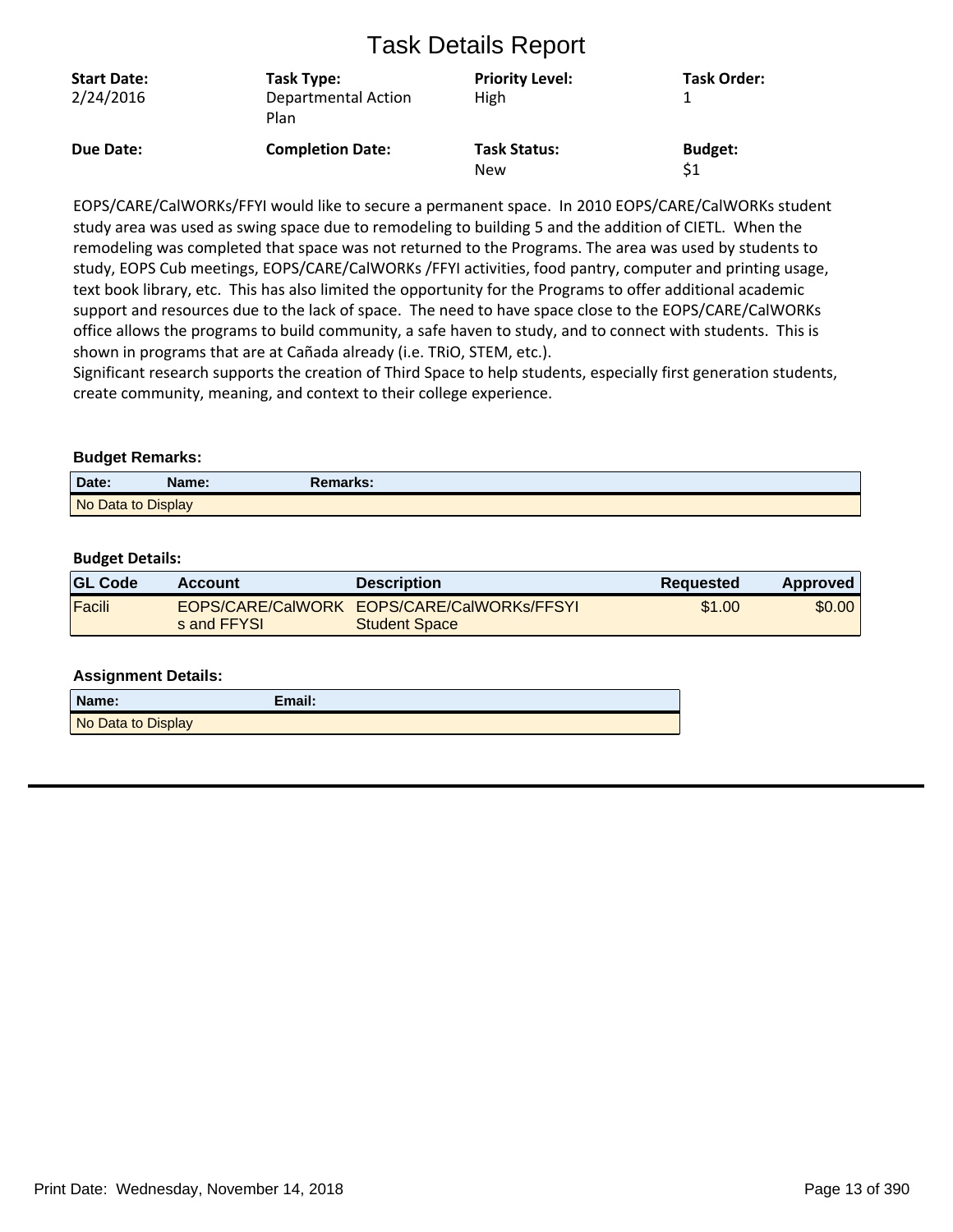| <b>Start Date:</b> | Task Type:              | <b>Priority Level:</b>            | <b>Task Order:</b>      |
|--------------------|-------------------------|-----------------------------------|-------------------------|
| 3/14/2016          | <b>Resource Request</b> | Medium                            |                         |
| Due Date:          | <b>Completion Date:</b> | <b>Task Status:</b><br><b>New</b> | <b>Budget:</b><br>\$629 |

We would like to have the color printer as we often need to print reports for our Advisory Board which meets every semester. Between EOPS/CARE/CalWORKs, we offer three workshops each semester and it will be very efficient to have a color printer if we need to print flyers. It will be very convenient for us as our programs continue to grow to have our own color printer without asking for help from SparkPoint.

We continue to connect our EOPS/CARE/CalWORKs/FFYSI students to Opportunity Fund and WANDA for matched savings accounts. Having a color scanner will make it easier for students to scan their supporting documents and submit them with their applications. Some documents such as their photo ID have to copied and scanned in color. We also scan documents for our students on public assistance to submit to their social workers.

Now that we do not have the SparkPoint's Scanner/printer that used to be in Jessica's office. Jessica has to step away to the Financial Literacy Lab to use their scanner in that room. This can be inconvenient at times when we are short staffed and staff is also attending to the front desk, during busy times or when the student is in a hurry. The scanner in the financial literacy lab is also not always accessible since workshops are often held in the Financial Literacy Lab.

# **Budget Remarks:**

| Date:              | Name: | Remarks: |
|--------------------|-------|----------|
| No Data to Display |       |          |

### **Budget Details:**

| <b>GL Code</b> | <b>Account</b> | <b>Description</b>                                            | <b>Requested</b> | <b>Approved</b> |
|----------------|----------------|---------------------------------------------------------------|------------------|-----------------|
| Equipm         | s and FFYSL    | EOPS/CARE/CalWORK HP LaserJet (color printer with<br>scanner) | \$629.00         | \$781.00        |

| Name:              | Email: |
|--------------------|--------|
| No Data to Display |        |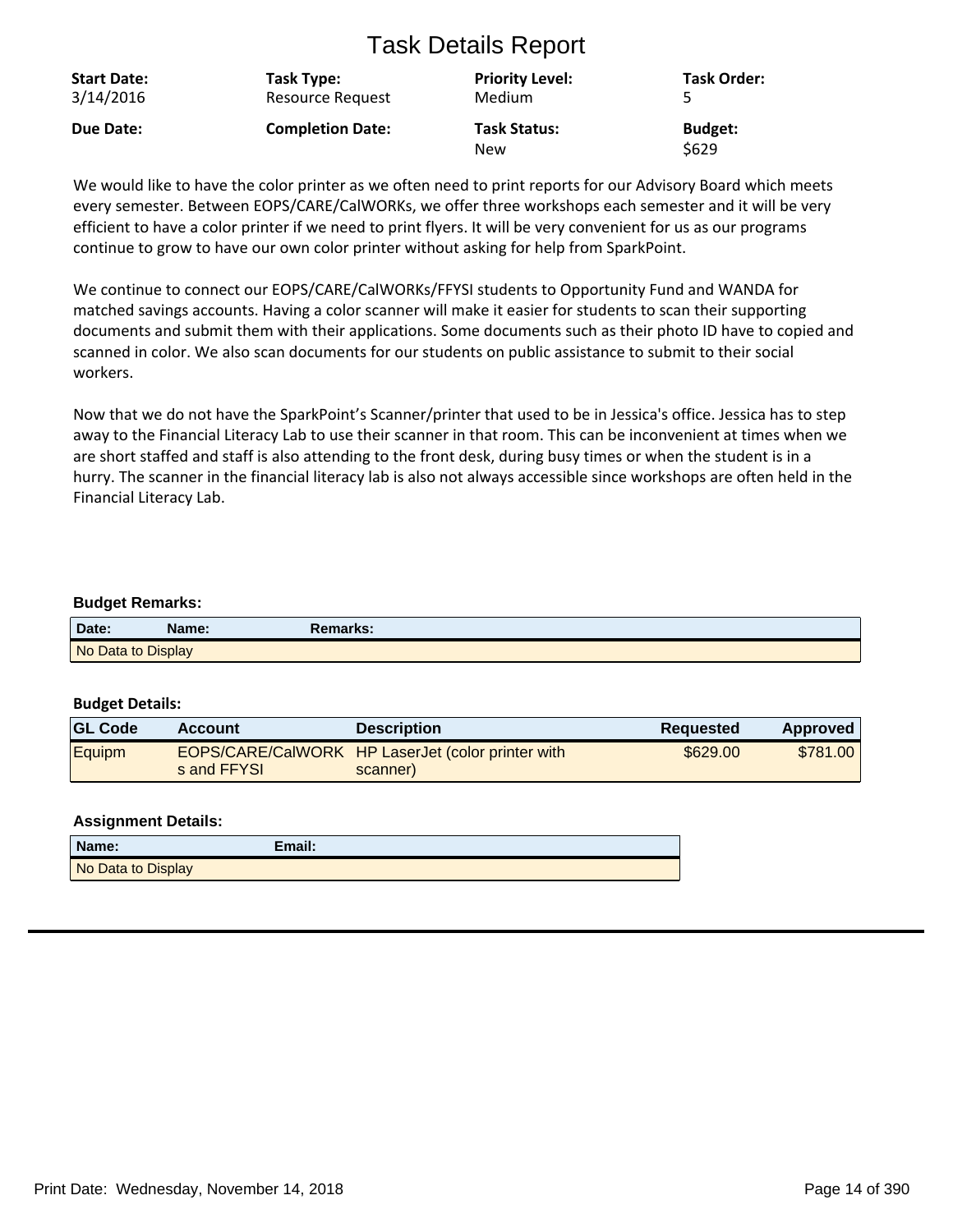# **Planning Unit: EOPS/CARE/CalWORKs and FFYSI Unit Manager:** Barrales-Ramirez, Lorraine

### **Objective:** 477 - Strategic Action Plans for EOPS/CARE/CalWORKs and FFYSI

#### **Objective Description:**

Use this objective to describe the action plans that your program intends to implement. Scroll to the "Action Plan and Required Resources" section and click the Add button. Describe your plan. Be sure to describe any research or training you will need to accomplish these plans. Then select PRIE and/or Professional Development in the "Units Impacted" section.

| <b>Start Date:</b> | Task Type:              | <b>Priority Level:</b> | <b>Task Order:</b> |
|--------------------|-------------------------|------------------------|--------------------|
| 2/24/2017          | Resource Request        | Medium                 |                    |
| Due Date:          | <b>Completion Date:</b> | <b>Task Status:</b>    | <b>Budget:</b>     |
| 6/30/2017          |                         | <b>New</b>             | \$630              |

We would like to have the color printer as we often need to print reports for various meetings and activities. Between EOPS/CARE/CalWORKs, we offer about fifteen workshops each semester and it will be very efficient to have a color printer if we need to print flyers. This color is for Jose Romero who is responsible for creating flyers, brochures and other program materials. He has to constantly seek help from other staff to print.

### **Budget Remarks:**

| Date:              | Name: | Remarks: |  |
|--------------------|-------|----------|--|
| No Data to Display |       |          |  |

#### **Budget Details:**

| <b>GL Code</b> | Account     | <b>Description</b>                                                    | Requested | Approved |
|----------------|-------------|-----------------------------------------------------------------------|-----------|----------|
| <b>ITech</b>   | s and FFYSL | EOPS/CARE/CalWORK HP LaserJet Pro M476dn Color All-<br>in-One Printer | \$630.00  | \$630.00 |

| Name:              | Email: |
|--------------------|--------|
| No Data to Display |        |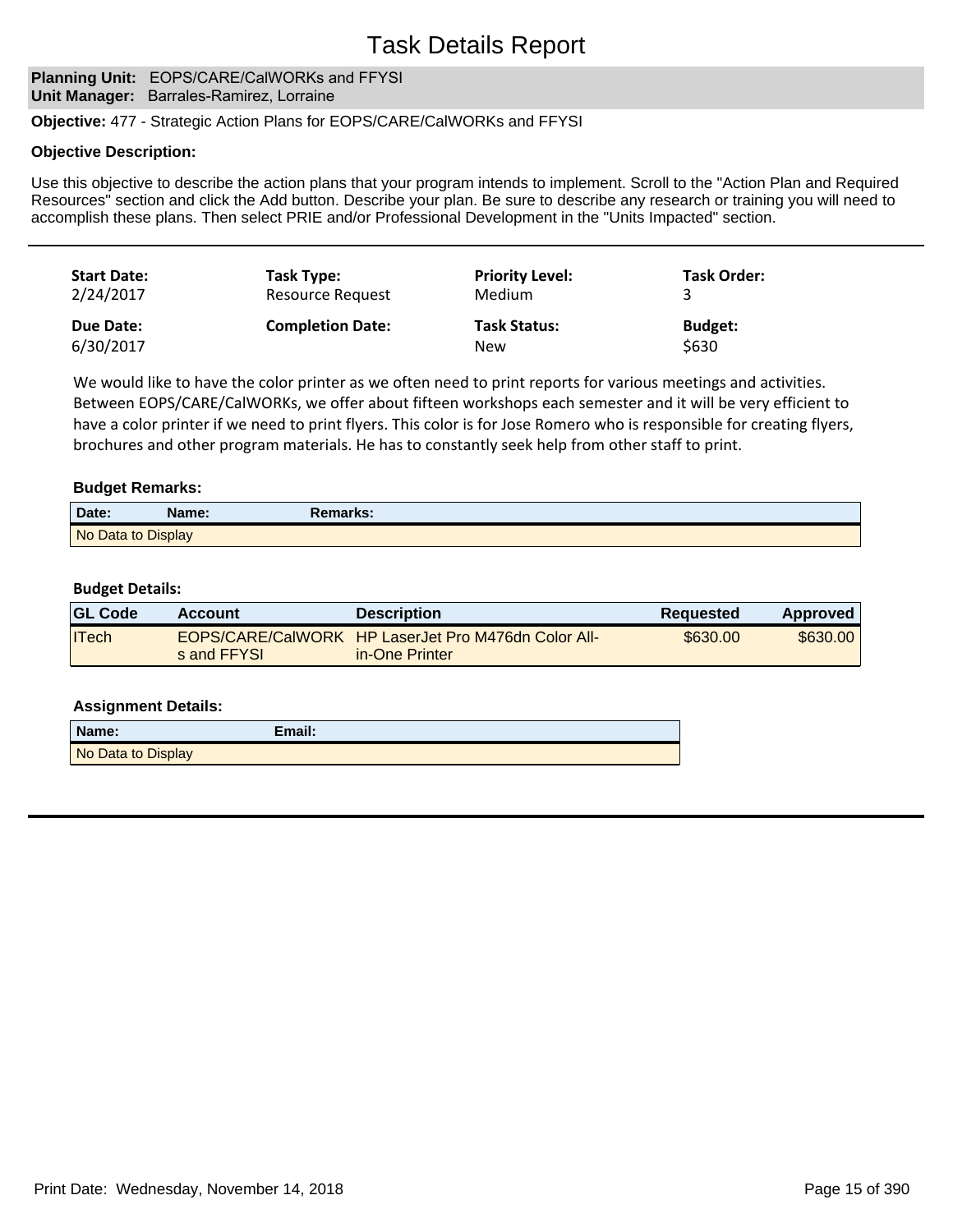| <b>Start Date:</b><br>2/24/2017 | Task Type:<br>Resource Request | <b>Priority Level:</b><br>Medium | <b>Task Order:</b> |
|---------------------------------|--------------------------------|----------------------------------|--------------------|
| Due Date:                       | <b>Completion Date:</b>        | <b>Task Status:</b>              | <b>Budget:</b>     |
| 6/30/2017                       |                                | In Progress                      | \$1                |

EOPS/CARE/CalWORKs/FFYI would like to secure a permanent space. In 2010 EOPS/CARE/CalWORKs student study area was used as swing space due to remodeling to building 5 and the addition of CIETL. When the remodeling was completed that space was not returned to the Programs. The area was used by students to study, EOPS Cub meetings, EOPS/CARE/CalWORKs /FFYI activities, food pantry, computer and printing usage, text book library, etc. This has also limited the opportunity for the Programs to offer additional academic support and resources due to the lack of space. The need to have space close to the EOPS/CARE/CalWORKs office allows the programs to build community, a safe haven to study, and to connect with students. This is shown in programs that are at Cañada already (i.e. TRiO, STEM, etc.). Significant research supports the creation of Third Space to help students, especially first generation students, create community, meaning, and context to their college experience.

# **Budget Remarks:**

| Date:              | Name: | Remarks: |  |
|--------------------|-------|----------|--|
| No Data to Display |       |          |  |

# **Budget Details:**

| <b>GL Code</b> | <b>Account</b> | <b>Description</b>                                                          | <b>Requested</b> | Approved |
|----------------|----------------|-----------------------------------------------------------------------------|------------------|----------|
| Facili         | s and FFYSL    | EOPS/CARE/CalWORK EOPS/CARE/CalWORKs and FFYSI<br><b>Student Study Area</b> | \$1.00           | \$0.00   |

| Name:              | Email: |
|--------------------|--------|
| No Data to Display |        |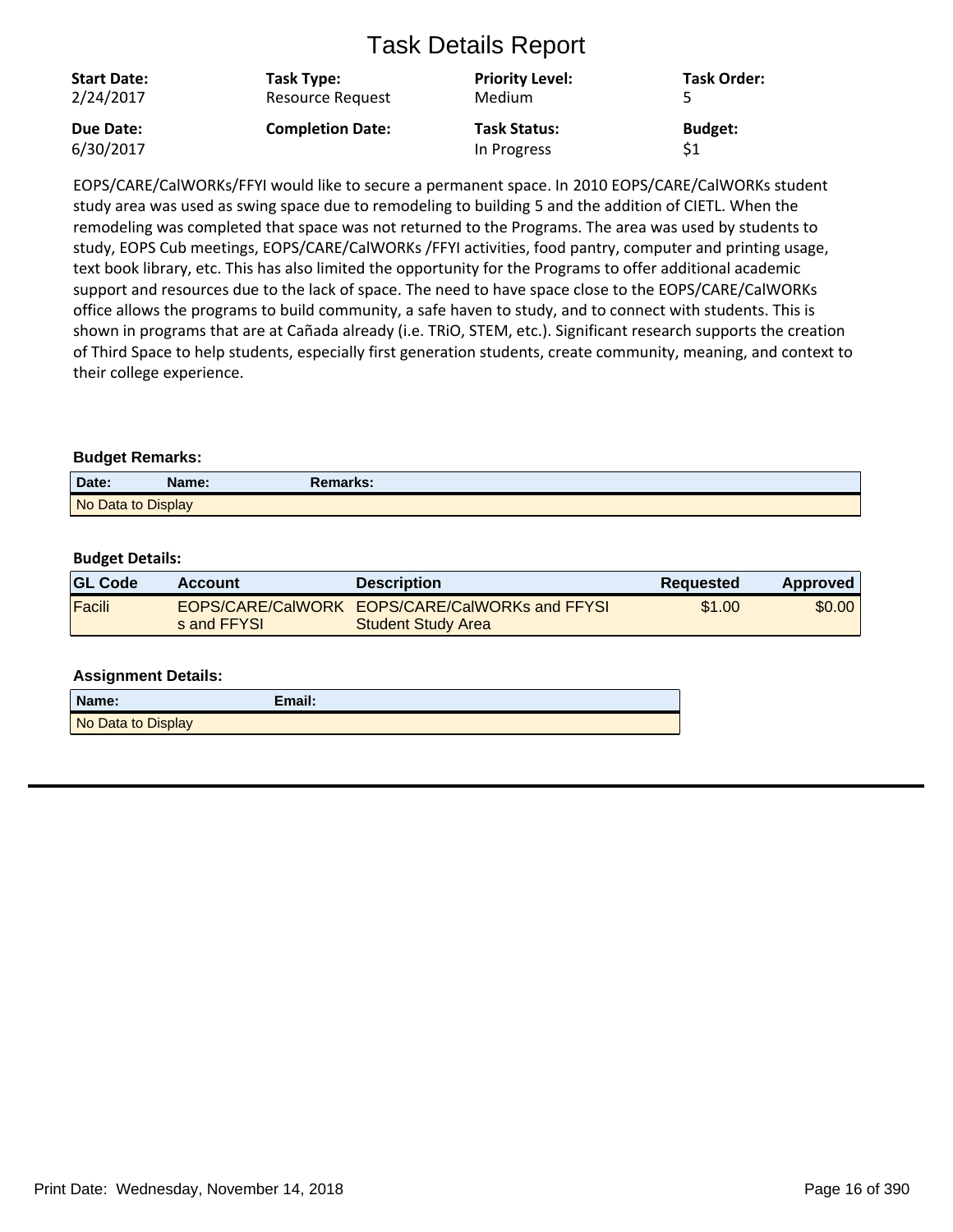| <b>Start Date:</b><br>2/26/2017 | Task Type:<br><b>Resource Request</b> | <b>Priority Level:</b><br>Medium | <b>Task Order:</b> |
|---------------------------------|---------------------------------------|----------------------------------|--------------------|
| Due Date:                       | <b>Completion Date:</b>               | <b>Task Status:</b>              | <b>Budget:</b>     |
| 6/30/2017                       |                                       | New                              | \$300              |

We need a new desk chair for our EOPS adjunct counselor office, Cindy and Dega share this office. Their desk chair is over ten years old, it is now worn and needs to be replaced.

# **Budget Remarks:**

| Date:              | Name: | Remarks: |
|--------------------|-------|----------|
| No Data to Display |       |          |

# **Budget Details:**

| <b>GL Code</b> | <b>Account</b> | <b>Description</b>                                                                               | <b>Requested</b> | Approved |
|----------------|----------------|--------------------------------------------------------------------------------------------------|------------------|----------|
| Supply         | s and FFYSL    | EOPS/CARE/CalWORK WorkPro® Quantum 9000 Series<br>Ergonomic Mid-Back Mesh/Fabric<br>Chair, Black | \$300.00         | \$300,00 |

| Name:              | Email: |
|--------------------|--------|
| No Data to Display |        |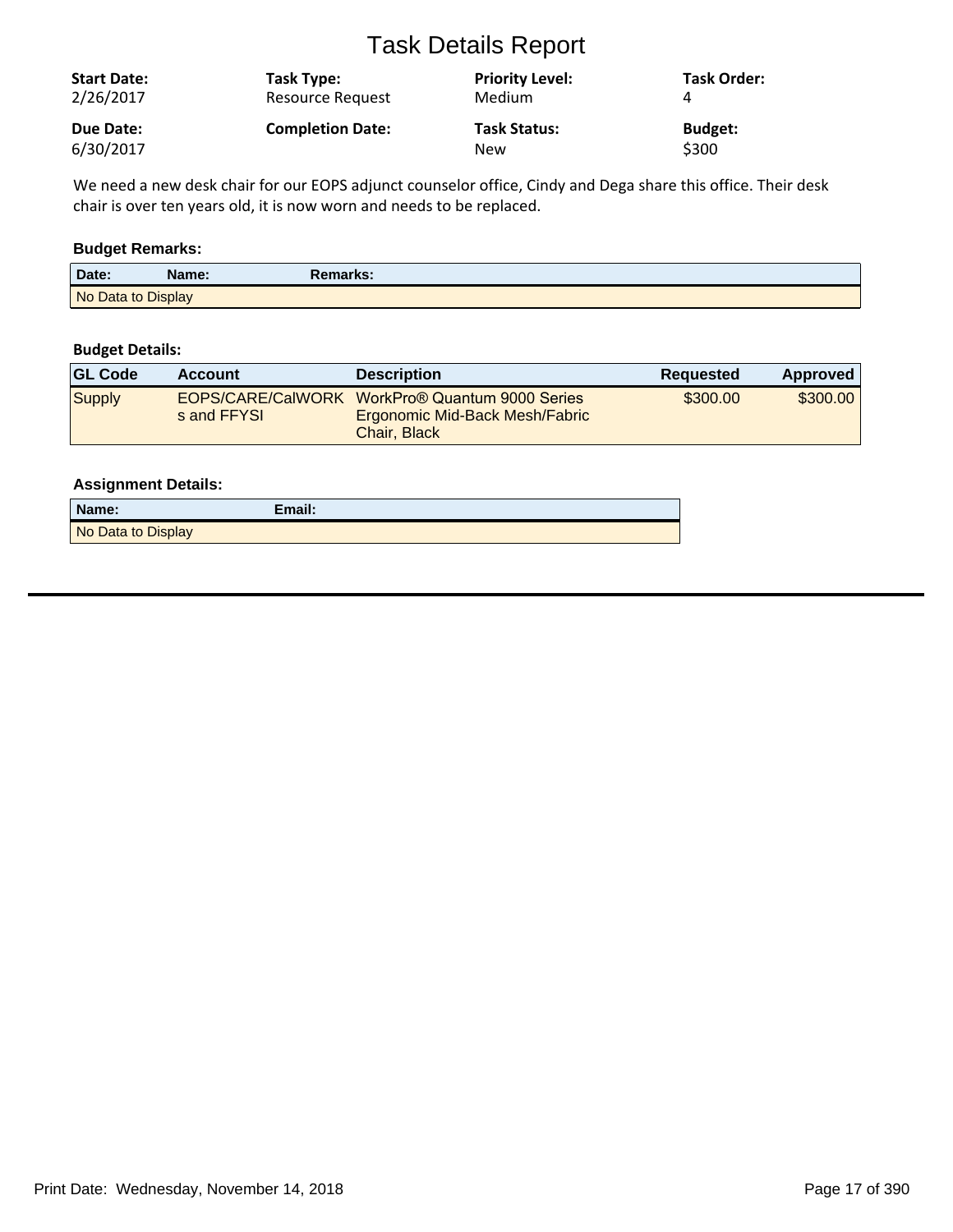| <b>Start Date:</b><br>2/26/2017 | Task Type:<br>Committee/College<br><b>Action Plan</b> | <b>Priority Level:</b><br>High | <b>Task Order:</b> |
|---------------------------------|-------------------------------------------------------|--------------------------------|--------------------|
| Due Date:                       | <b>Completion Date:</b>                               | <b>Task Status:</b>            | <b>Budget:</b>     |
| 9/29/2017                       |                                                       | In Progress                    | \$97,567           |

We plan to continue requesting a Full-Time Tenure Track EOPS counselor. This position would also help to support efforts in creating a Promise Program at Cañada by increasing the number of low-income, full-time students. EOPS was established to provide "over and above" support services for financially needy and educationally disadvantaged students by creating an environment which values each individual's potential to achieve their goals, educational careers and objectives, including, obtaining job skills, occupational certificates or associate degrees and transferring to four-year institutions. In order to expand EOPS student supportive services, the request includes funding a Full-Time Tenure Track Counselor. It would allow EOPS to increase our wrap around services that have proven to be successful. In addition, we would be able to further develop our outreach and in-reach efforts targeting Former Foster Youth and DREAMERs and expanding our collaborations with on campus departments and community partners. Attached please find our justification hiring proposal submitted in Fall 2016.

# **Budget Remarks:**

| Date:              | Name: | Remarks: |  |
|--------------------|-------|----------|--|
| No Data to Display |       |          |  |

# **Budget Details:**

| <b>GL Code</b> | Account     | <b>Description</b>                                                | <b>Requested</b> | Approved |
|----------------|-------------|-------------------------------------------------------------------|------------------|----------|
| <b>InsPer</b>  | s and FFYSL | <b>EOPS/CARE/CalWORK Full-Time Tenure Track EOPS</b><br>Counselor | \$97567.00       | \$0.00   |

| Name:              | Email: |
|--------------------|--------|
| No Data to Display |        |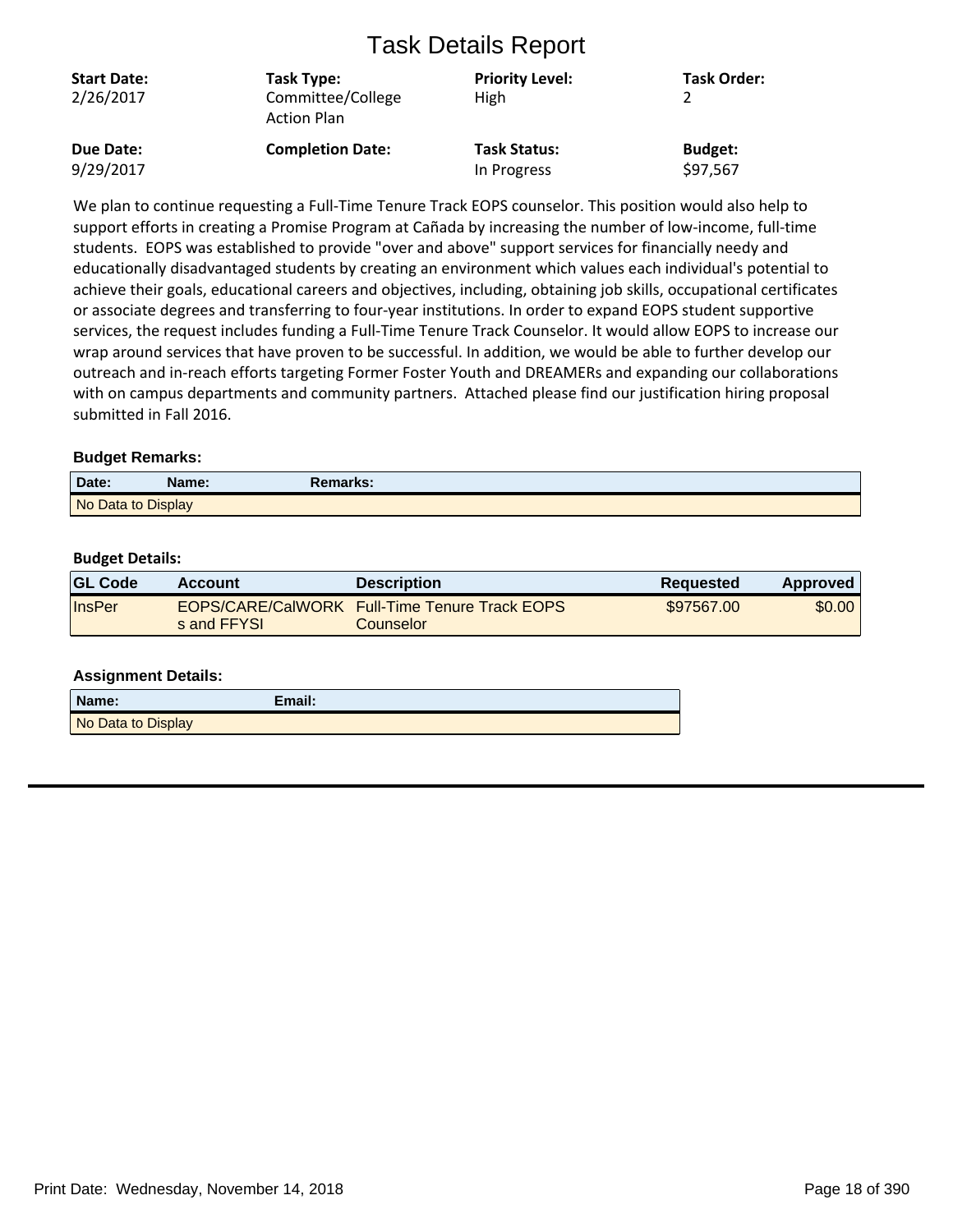| <b>Start Date:</b><br>3/29/2017 | Task Type:<br>Resource Request | <b>Priority Level:</b><br><b>High</b> | <b>Task Order:</b> |
|---------------------------------|--------------------------------|---------------------------------------|--------------------|
| Due Date:                       | <b>Completion Date:</b>        | <b>Task Status:</b>                   | <b>Budget:</b>     |
| 5/26/2017                       |                                | <b>New</b>                            | <b>S68</b>         |

Printer Stand - Ergonomic recommendation from HR for Jessica Boyle .

# **Budget Remarks:**

| Date:              | \lame: | <b>Remarks:</b> |
|--------------------|--------|-----------------|
| No Data to Display |        |                 |

# **Budget Details:**

| <b>GL Code</b> | <b>Account</b>                                 | <b>Description</b> | <b>Requested</b> | Approved |
|----------------|------------------------------------------------|--------------------|------------------|----------|
| Supply         | EOPS/CARE/CalWORK Printer Stand<br>s and FFYSL |                    | \$68,00          | \$68,00  |

| Name:              | $E$ mail: |
|--------------------|-----------|
| No Data to Display |           |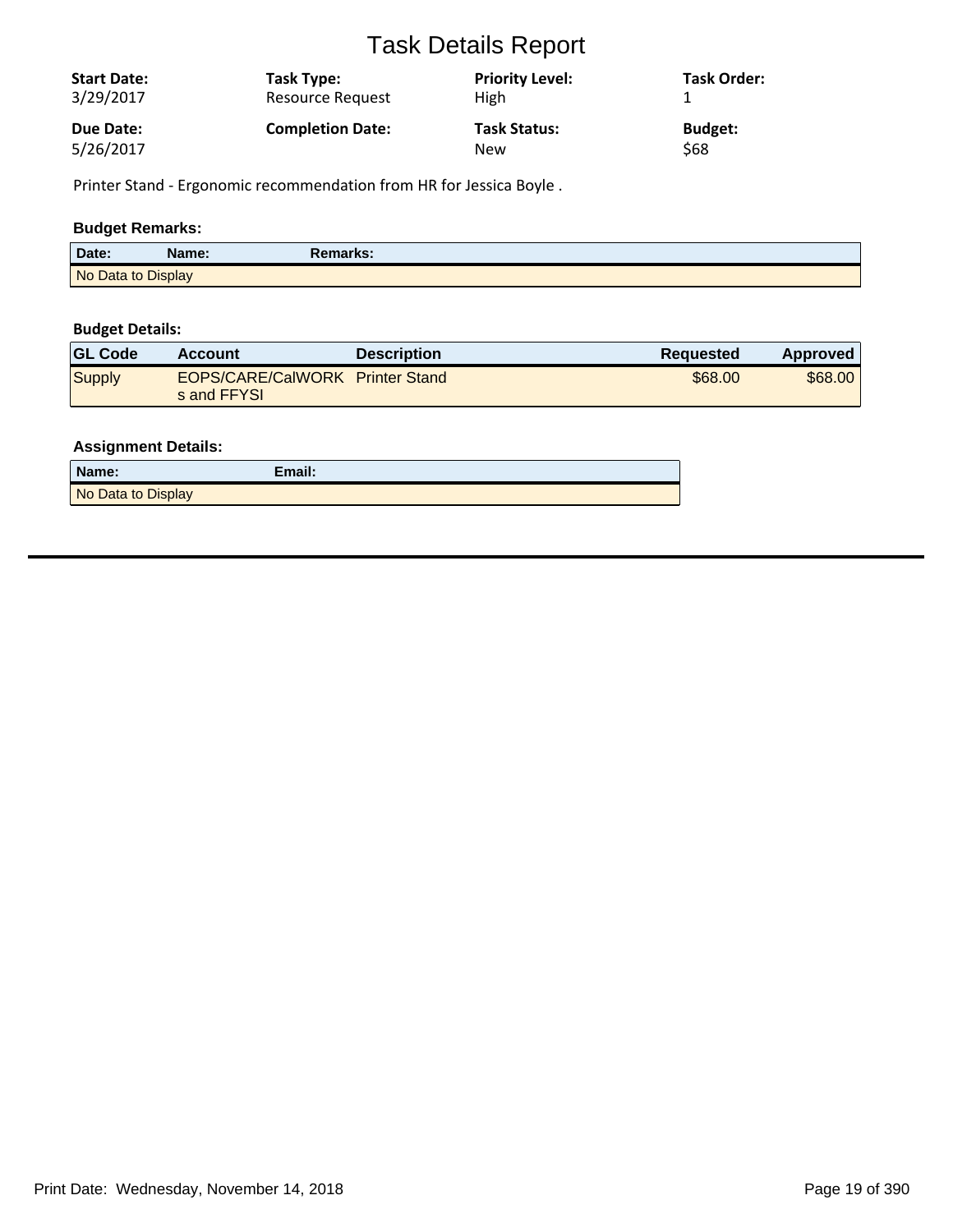# **Planning Unit: EOPS/CARE/CalWORKs and FFYSI Unit Manager:** Barrales-Ramirez, Lorraine

**Objective:** 536 - Full-Time Tenure Track EOPS Counselor

### **Objective Description:**

 EOPS was established to provide "over and above" support services for financially needy and educationally disadvantaged students by creating an environment which values each individual's potential to achieve their goals, educational careers and objectives, including, obtaining job skills, occupational certificates or associate degrees and transferring to four-year institutions. In order to expand our student supportive services, the request includes funding a Full-Time Tenure Track Counselor. These positions will allow us to increase our wrap around services that have proven to successful. In addition, it will allow us to further develop our outreach and in-reach efforts targeting Former Foster Youth and DREAMERs and expanding our collaborations with on campus departments and community partners. Attached please find our proposal.

| <b>Start Date:</b><br>5/6/2016 | Task Type:                            | <b>Priority Level:</b><br><b>Medium</b>             | Task Order:                 |
|--------------------------------|---------------------------------------|-----------------------------------------------------|-----------------------------|
| Due Date:<br>5/6/2016          | <b>Completion Date:</b><br>12/19/2016 | <b>Task Status:</b><br>Planning/Discussion<br>(25%) | <b>Budget:</b><br>\$113,000 |

A Full-time EOPS Counselor Salary: \$83,000 Benefits: \$30,000

### **Budget Remarks:**

| Date:              | Name: | Remarks: |
|--------------------|-------|----------|
| No Data to Display |       |          |

### **Budget Details:**

| <b>GL Code</b> | Account     | <b>Description</b>                                | <b>Requested</b> | Approved |
|----------------|-------------|---------------------------------------------------|------------------|----------|
| <b>NIPers</b>  | s and FFYSL | <b>EOPS/CARE/CalWORK Full-time EOPS Counselor</b> | \$113000.00      | \$0.00   |

| Name:              | Email: |
|--------------------|--------|
| No Data to Display |        |